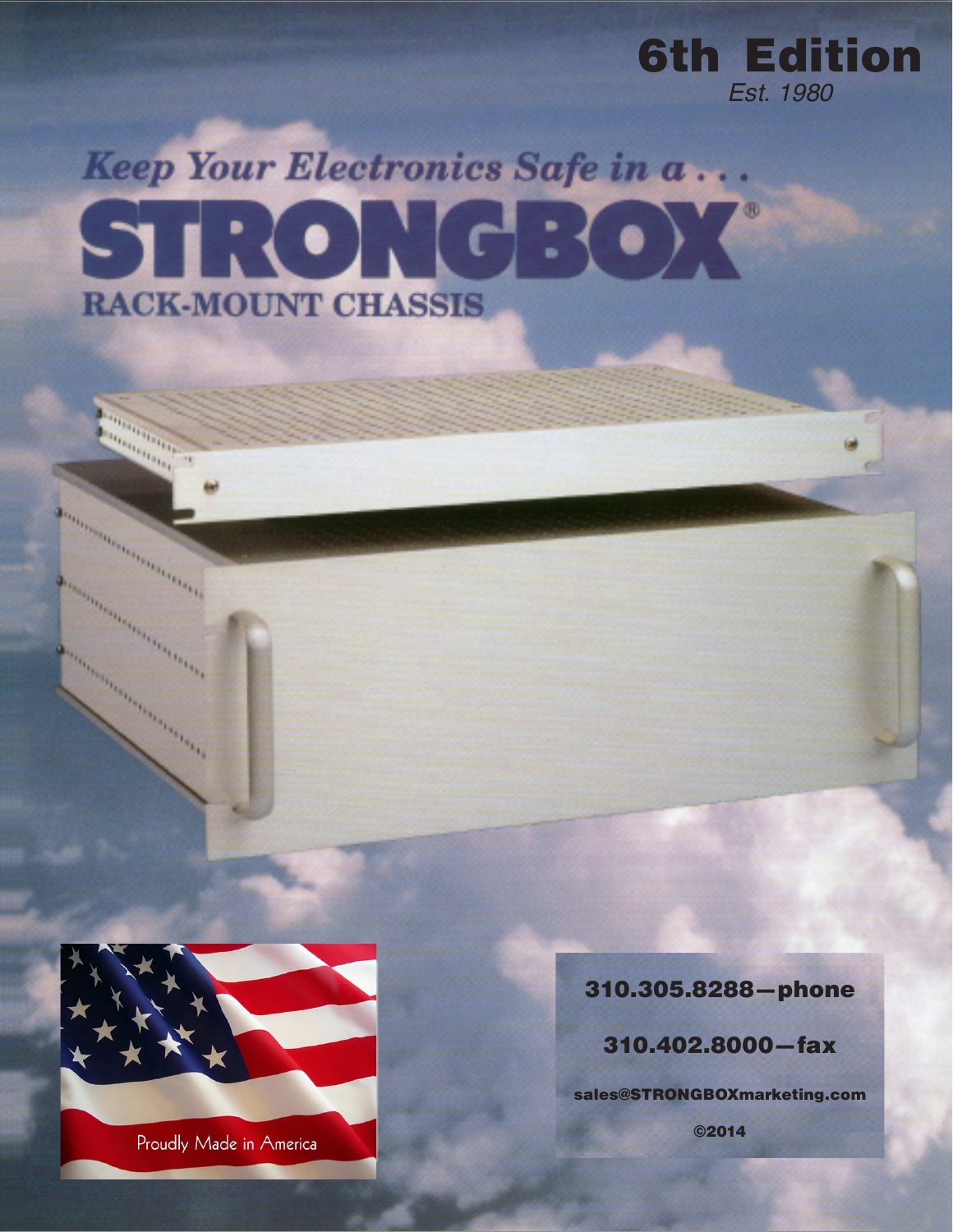# **STRONGBOX® Heavy–duty Rack–mount Chassis**

Why do I need a heavy–duty chassis?

Are you packaging power supplies or other heavyweight electronics? Will your assembly have to be taken apart and put back together again frequently? Will your equipment be air–, land–, or sea–mobile or otherwise subjected to physical stress? Do you need the ruggedest possible Mil–Spec enclosure, but at a reasonable price? You need to specify **STRONGBOX®**!

The most obvious difference between **STRONGBOX®** Heavy–Duty Rack–Mount Chassis and "regular–duty" versions offered by other manufacturers is the thickness of the aluminum from which they are made. The main structural members of our chassis are 0.090"–thick. Similar parts of other units are only 0.040" to 0.063". Our heavy–duty chassis provide more than twice the intrinsic strength without using hard–to–machine steel or added internal framework sub–assemblies. Specify **STRONGBOX®** to keep your project hassle–free.

Our Heavy–Duty Rack–Mount Chassis assemble with stainless steel machine screws, lock washers, and captive PEM nuts which do not react galvanically with aluminum. Many other chassis use thinly plated, carbon steel, sheet metal screws or loose bolts and nuts. Captive machine hardware goes together precisely, solidly, and permanently. Sheet metal screws have been know to vibrate loose, or spontaneously disassemble when worn plating permits an electrolytic reaction with chassis metal.

Besides the materials used in manufacture and the hardware used for assembly, **STRONGBOX®** chassis configurations are engineered to support greater static and dynamic loads. Main load–bearing panels are stiffened and supported by wide flanges and from six to ten sets of hardware, and are anchored to who support panels of equal or superior strength. The resulting chassis are rigid, solid, cohesive unit–structures which support and protect their contents under extremely stressful conditions.

Protect your electronics inside a chassis built like a bank vault, but don't spend a fortune to do it. Specify **STRONGBOX®**!

The **STRONGBOX®** Heavy–Duty Rack–Mount Chassis is the choice of Engineers at:

| AT & T                          | Ford Motor Company | Los Alamos National Labs | Rockwell             |
|---------------------------------|--------------------|--------------------------|----------------------|
| <b>Argonne National Labs</b>    | <b>GTE</b>         | <b>MIT</b>               | <b>Union Carbide</b> |
| <b>Bethlehem Steel</b>          | General Electric   | Motorola                 | U.S. Air Force       |
| Boeing                          | General Dynamics   | Northrop                 | U.S. Navy            |
| Brookhaven National Labs Hughes |                    | Northstar                | Unisys               |
| <b>CBS</b> Technology Center    | <b>IBM</b>         | Raytheon                 | Westinghouse         |
| <b>FAA Technical Center</b>     | Lockheed           | Reynolds Metals Co.      | Xerox                |

We look forward to serving your needs for high–quality chassis at reasonable prices.

For Price and Performance, specify **STRONGBOX®**.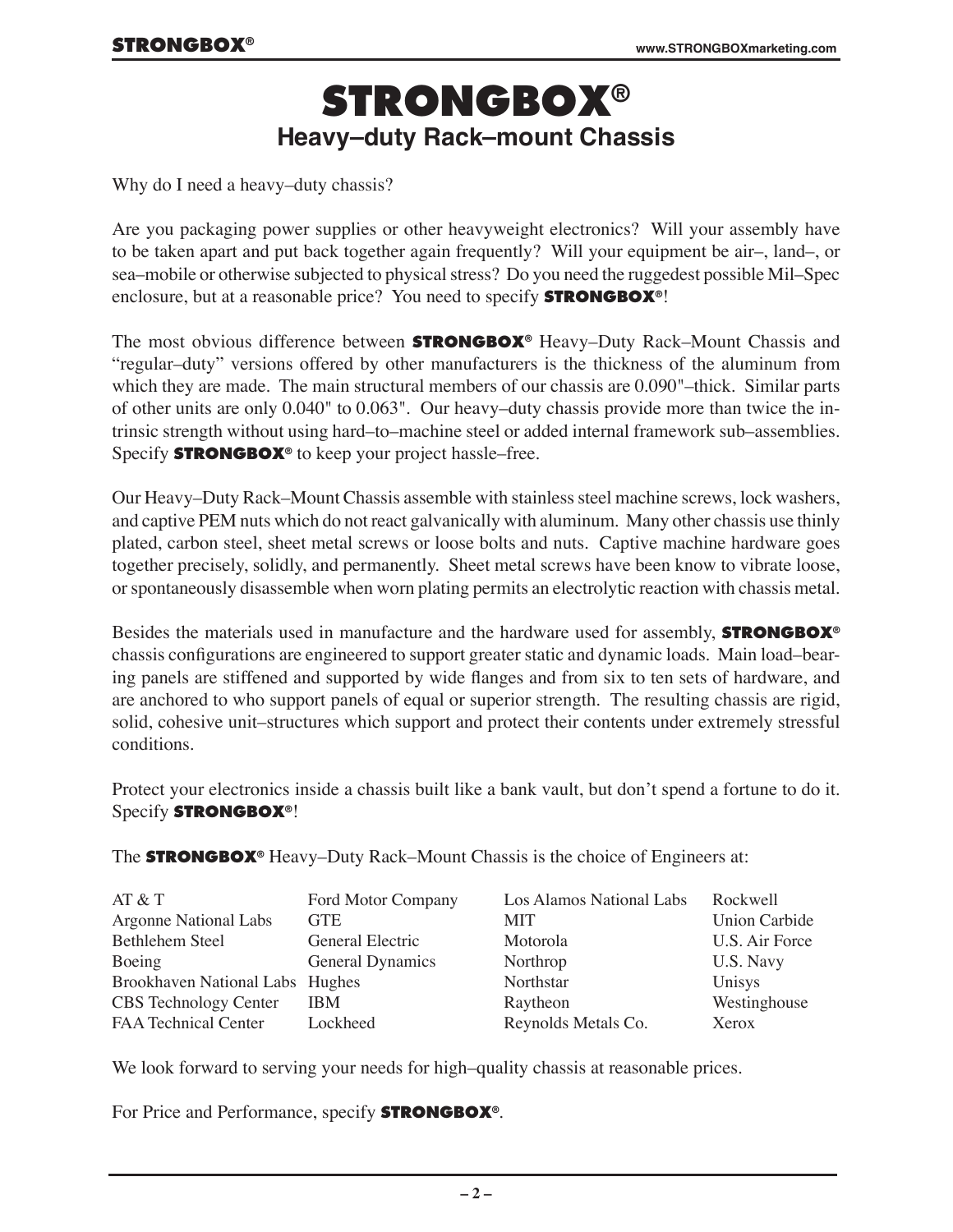# Heavy–Duty Rack–Mount Chassis

SB9–, SB12–, SB15–, SB19– and SB24–Series Heavy–Duty Rack–Mount Chassis are available in six EIA Front Panel Heights:  $3^{1/2}$ ",  $5^{1/4}$ ",  $7$ ",  $8^{3/4}$ ",  $10^{1/4}$ ",  $12^{1/2}$ " (3, 5, 7, 8, 10, and 12, nominal).

Components can be ordered as **complete kits** or as **individual parts**. Kits and parts come with all required captive machine hardware.

Front, side, and mounting panels are clear iridited. Covers and handles are clear anodized. All surfaces are satin grained.

Complete kits include

#### **1 Front Panel**, 2 **Handles**, 2 **Side Panels**, 1 **Interior Mounting Panel**, and 2 **Covers**.

See **Cover Options** table, below.

Basic dimensional information is given below. Detailed drawings are available on request.





|          | A     | в     | C.    | D    | <b>Rack U</b> | E(x)                   |
|----------|-------|-------|-------|------|---------------|------------------------|
| $SBx-3$  | 3.47  | 2.91  | 3.15  | 0.75 | 2             | <b>All kits</b>        |
| $SBx-5$  | 5.22  | 4.66  | 4.90  | 1.50 | 3             | available<br><i>in</i> |
| $SBx-7$  | 6.97  | 6.41  | 6.65  | 2.00 | 4             | $91/2$ ", 12",         |
| $SBx-8$  | 8.72  | 8.16  | 8.40  | 3.00 |               | 15", 19",              |
| $SBx-10$ | 10.47 | 9.91  | 10.15 | 3.50 | 6             | <b>AND 24"</b>         |
| $SBx-12$ | 12.25 | 11.66 | 11.90 | 4.00 |               | depths.                |

#### **Cover Options**

Kits ordered without a Cover Option "dash–number" come with two Perforated Covers. Use the following table to specify other Cover Options.

To Kit Number, Add: To Get:

| -SAC two Solid Covers |                                                   |  |  |
|-----------------------|---------------------------------------------------|--|--|
| –SAC1.                | one, each, Solid and Perforated Cover             |  |  |
| -HCP/PAC              | one, each, Heavy Cover Plate and Perforated Cover |  |  |
| -HCP/SAC              | one, each Heavy Cover Plate and Solid Cover       |  |  |

Covers are interchangeable: use on top or bottom.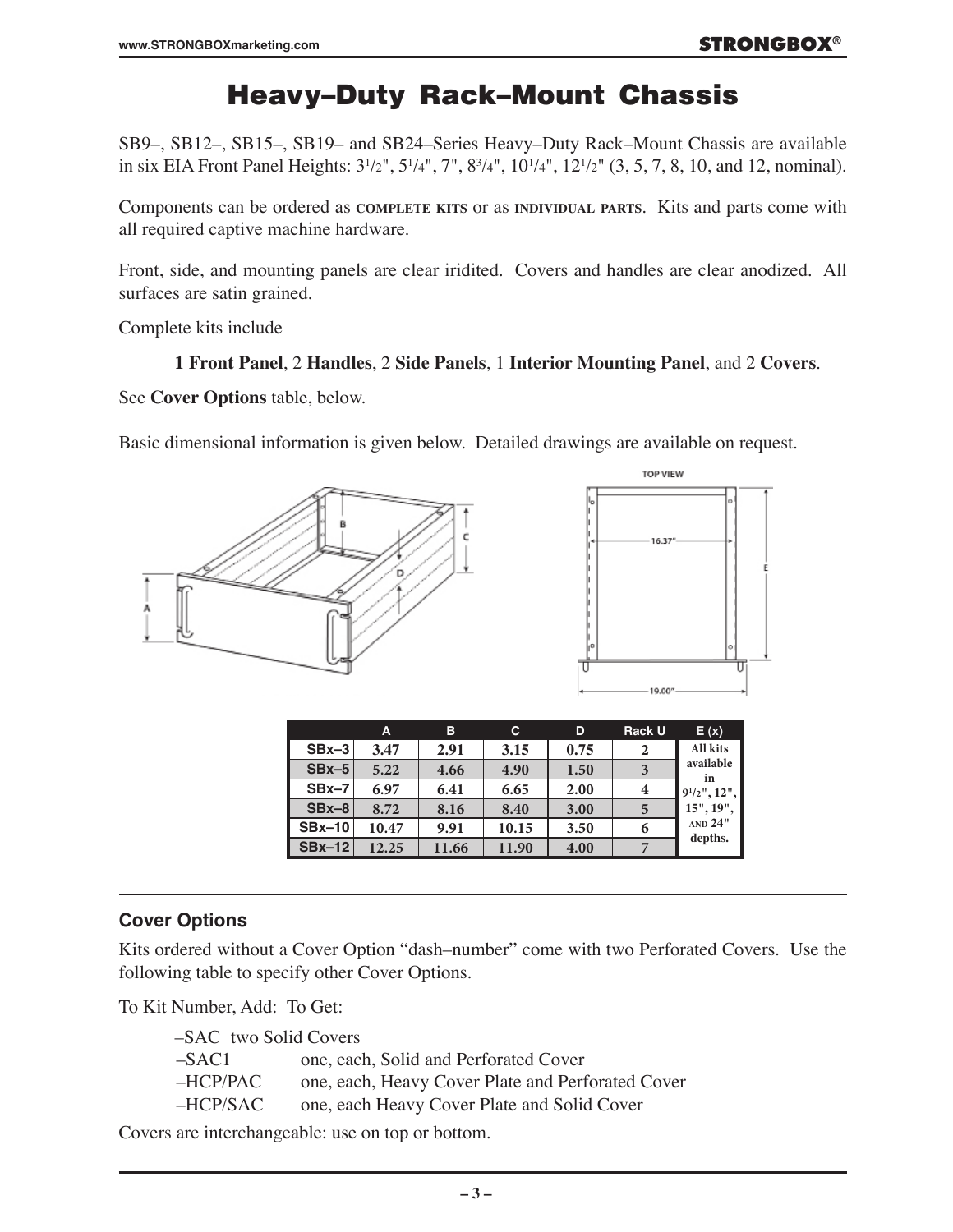# 1u (13/4") Heavy–Duty Rack–Mount Chassis

Introducing the **STRONGBOX**® 1<sup>3</sup>/4" high (1 rack unit) by 19" wide, heavy–duty rack–mount chassis.

SBx–1 chassis are available in depths of  $9<sup>1</sup>/2$ ", 12", 15", 19", and 24".

The Front Panel is notched to EIA specifications for mounting in your industry–standard 19" rack. It is secured by countersunk screws accessible from the front.

The top Cover may be ordered perforated or solid. The standard unitized (chassis) bottom is solid.

A rigid Interior Mounting Panel is supplied for use as the chassis rear panel. It may be used, horizontally or vertically oriented, in any one of many pre–drilled positions. Other accessory Interior Mounting Panels are available in several useful sizes.

Order complete kits or individual parts. Each complete kit contains 1 Front Panel, 1 unitized Chassis (sides and bottom), 1 Cover (see Cover Options note, below), and 1 Interior Mounting Panel. All parts assemble with provided captive, stainless–steel hardware.

Basic dimensional information is given in the table below. Detailed drawings are available on request.



**\*\*\*All kits available in depths of 91 /2", 12", 15", 19", and 24".**

## **Cover Options**

Kits ordered without a cover option "dash–number" come with a standard, solid–bottom unitized chassis and one perforated (top) cover. To substitute a solid (top) cover, add "–SAC" to the kit number.



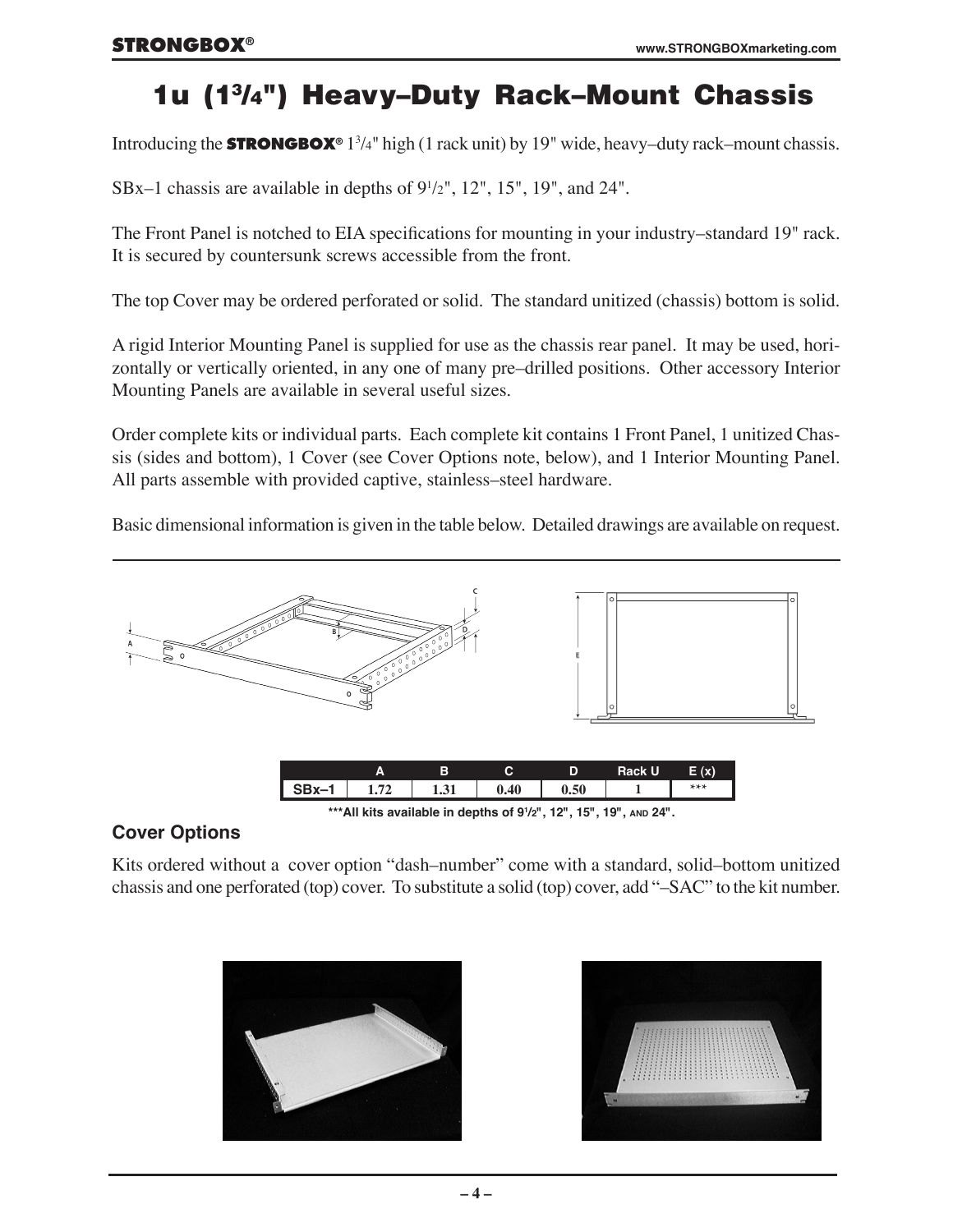# Depth Extension Kits (E–Series)

E–Series Depth Extension Kits are available off–the–shelf. When mated with SB9–, SB12–, or SB19–Series kits they allow assembly of chassis to any depth from  $9^{1}/2$ " to  $24$ ", in  $1/2$ " increments. Simply attach E–Series Side Panels and Covers to any chassis and adjust to the desired depth. The materials and specifications are identical to those of standard parts.

Basic dimensional information is given below. Detailed drawings are available on request.

Depth Extension Kit includes only two Extension Side Panels, two Extension (Perforated or Solid) Covers, and all required mounting hardware.



### **Parts (E–Series)**

E–Series parts may be ordered separately, as follows:

**Side Panels Covers** ESP–3, ESP–5, ESP–7, ESP–8, ESP–10, ESP–12 **Perforated**: EPC—**Solid**: ESC

#### **Cover Options**

Kits ordered without a Cover Option "dash–number" come with two Perforated Covers. Use the following Table to specify other Cover Options.

| To Kit Number, add: |         | to Get:                               |
|---------------------|---------|---------------------------------------|
|                     | $-SAC$  | two Solid Covers                      |
|                     | $-SAC1$ | one, each, Solid and Perforated Cover |

Covers are interchangeable: use on top or bottom.



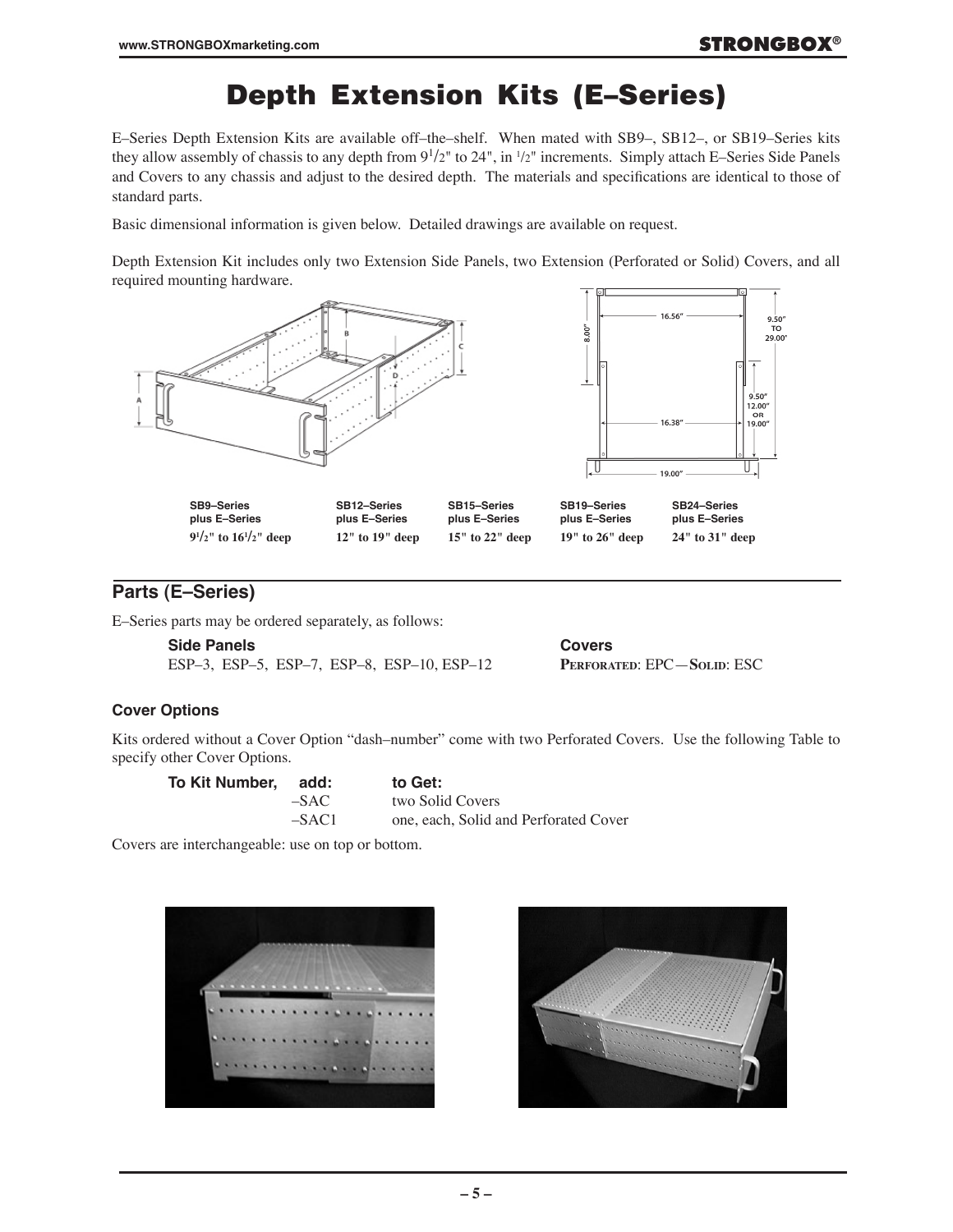## Accessories

#### **Bottom Mounting Plate (BMP–x)**

BMPs are made of 0.090"–thick, 5052–H32 aluminum, textured and clear iridited. Screws, lock washers, and captive nuts are provided for secure attachment to chassis.

The Bottom Mounting Plate acts as a structural inner floor, supporting extremely heavy subassemblies within the chassis. Depending upon the area of supporting surface required, any BMP of a length equal to or less than chassis depth may be installed in a chassis. A BMP–12 can be very useful in a 19"–deep chassis, for example. All BMPs may be mounted in any one of six possible mounting positions and configurations, using provided rows of Side Panel holes.





**STRONGBOX<sup>®</sup>** does not offer a BMP to fit the SB9–x (9<sup>1</sup>/2" deep) Series of chassis kits. An IMP–8 (see Interior Mounting Panel description) may be mounted horizontally in any SB9–X chassis to accomplish this purpose. It will provide all the strength and rigidity such an application requires.

## **Heavy Cover Plate (HCP–X)**

The Heavy Cover Plate made of textured and clear iridited, 0.090"–thick, 5052–H32 aluminum is attached to the chassis, using four 6–32 machine screws.

Use Heavy Cover Plates to replace one or more covers of a chassis when both the structural support of light to moderate loads and full chassis height are required.

## **Mounting Angle**

`

MA–1.5 Mounting Angle, for use with the entire line of Heavy–Duty Rack–Mount Chassis:

The faces (sides) of the MA–1.5 Mounting Angle may be drilled, notched, or otherwise modified by the user to attach and support card guides, back planes, circuit boards, and other electronic components within a chassis. They attach to pre–drilled chassis holes in any of four orientations, and may be placed anywhere else in a chassis subject to user modification.

MA–1.5 Mounting Angles are cross–chassis bars, not sub–floors or panels, so the flow of cooling air is not impeded. They also increase the torsional stiffness of chassis destined for extremely demanding environments.

Each Mounting Angle is made of 0.090"–thick, clear–iridited aluminum. The MA–1.5 cross–section in an "L", 0.75" by 1.50". It extends across the full width of the chassis, wall to wall, and attaches with captive stainless– steel hardware.

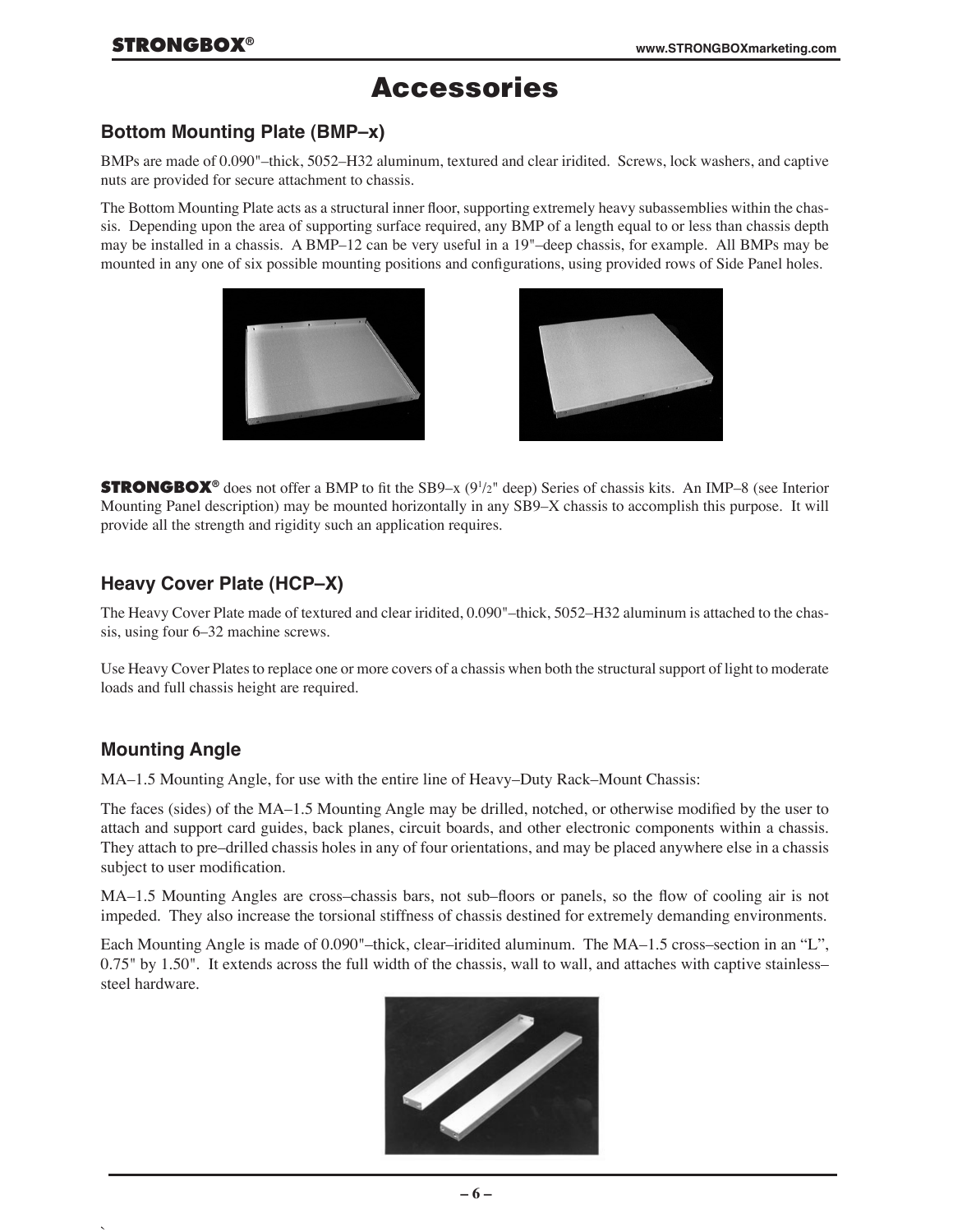## Parts Specification and Descriptions

#### **Handle (SBH–X)**

Chassis kits include two oval–section Handles are the hardware required to attach them. They are made of lightly textured and clear anodized aluminum.

#### **Front Panel (FP–X)**

Made from satin grained and clear iridited 6061–T6 aluminum, Front Panels are 0.125" thick, EIA notched, and delivered complete with the hardware required to attach to front of a chassis to a rack.

The FP attaches to the chassis Side Panels by means of the same screws which secure the Handles. These screws are installed from behind the Side Panel flanges, on the outside of the chassis.

#### **Side Panel (SP9–X, SP12–X, SP15–X, SP19–X, SP24–X)**

Side Panels of 0.090"–thick 5052–H32 aluminum are grained (textured) lengthwise and clear iridited. Each SP features three rows of holds, on 1/2" centers along the panel's entire length for the attachment of Mounting Panels and Plates, chassis Slides, and other accessories and components. Blank Sides Panels (without the standard three rows of holes) are available on special order.

#### **Interior Mounting Panel (IMP–X)**

IMPs are made of 0.090"–thick, 5052–H32 aluminum, grained (textured) lengthwise and clear iridited. Machine screws, lock washers, and captive nuts are provided for secure attachment.

IMPs may be used as both horizontal and vertical panels within the chassis interior, to which such components as power supplies, filters, card guides, and connectors may be attached. One IMP of appropriate height is included with each chassis kit for use as the rear panel. Others may be ordered as accessory items.

Any IMP will fit horizontally in any chassis of any height and depth. Mounting holes are provided in all chassis for this purpose at the bottom, middle, and top of the Side Panels. Any IMP equal to or smaller than chassis height will fit vertically in any chassis, but in some cases the user must drill mounting holes in the Side Panels.

#### **Perforated and Solid Cover (PAC–X, SAC–X)**

Made of 0.063"–thick 3003 aluminum, Perforated and Solid Covers are grained (textured) lengthwise and clear anodized. The required mounting hardware is provided.

PACs and SACs are not meant to be structural supports for components and sub–assemblies. They should only be used as covers. They do, however, lend needed rigidity to the assembled chassis and at least one cover or Bottom Mounting Plate should be assembled to each kit.

More than 66% of a PAC's surface is perforated to assure sufficient cooling for internal components. Solid covers are unperforated. Chassis kits are available with two PACs, two SACs, one of each, or with optional HCP.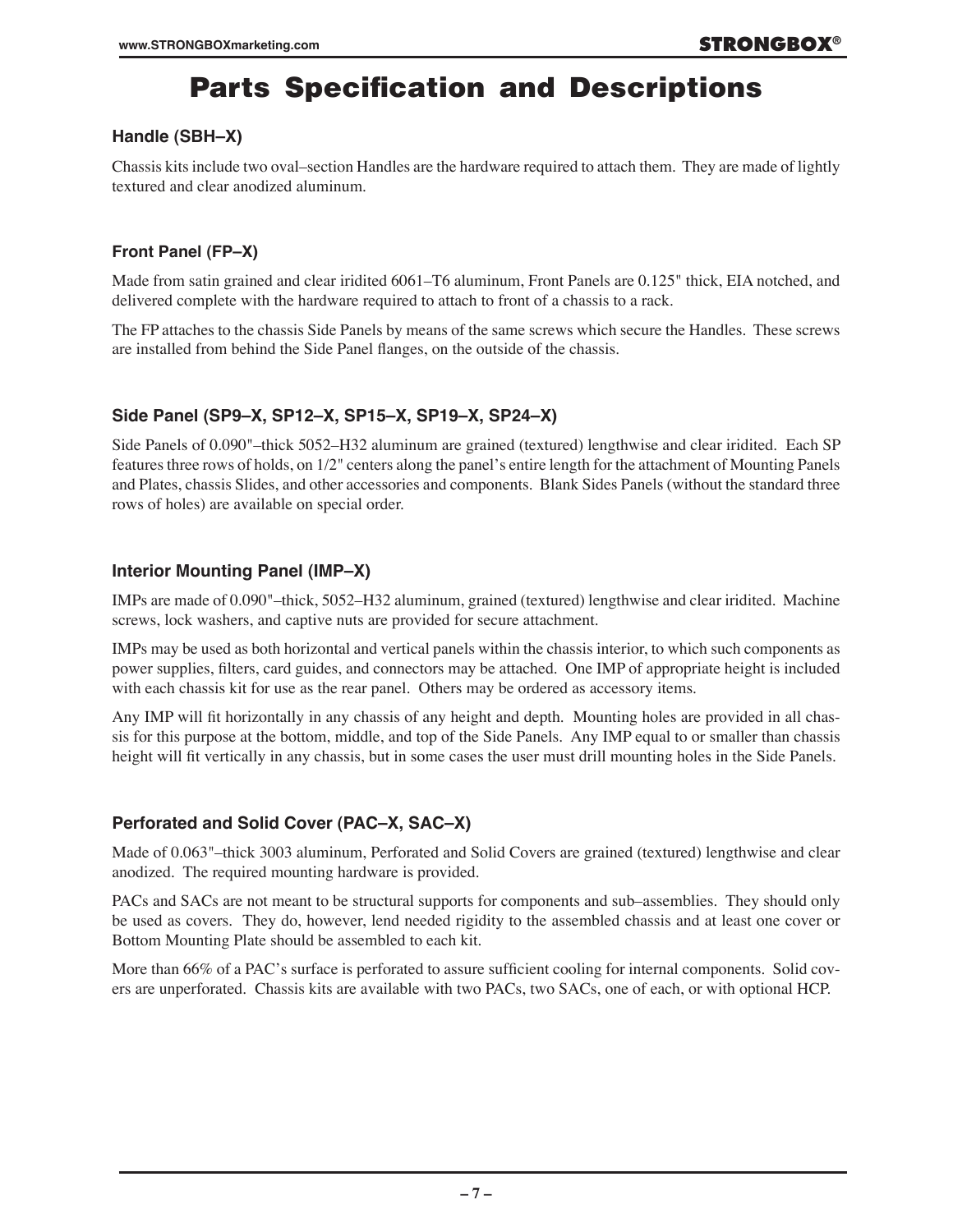### **Discount Policy**

See Price List.

## **Terms**

On approved credit: 2/10 – Net 30

11 /2% per month (18% per annum) charge on accounts unpaid after 30 days.

*New accounts*: to establish an open account, please provide the name, address, and telephone number of your bank and three trade references.

## **F.O.B. Point**

All Shipments are F.O.B. . Carrier will be of seller's choice unless otherwise specified.

## **Sales Office Hours**

Our Sales Office is open from 9:00am to 4:00pm (Pacific time) Monday through Thursday, and from 9:00am to 1:00pm on Friday. Messages may be left anytime on our telephone answering machine or on our web site at "www.STRONGBOXmarketing.com." Our email address is "sales@ STRONGBOXmarketing.com."

## **Warranty**

Standard parts may be returned for any reason within 30 days for full credit or refund. Parts are warranted against defective workmanship and materials without time limit.

Prior authorization is required before parts will be accepted for return.

## **Liability Disclaimer**

Neither manufacturer nor seller shall be liable for any injury, loss or damage resulting directly or indirectly from the use of or inability to use the product for the intended use, and user assumes all risk and liability in connection therewith.

## **Design Changes**

**STRONGBOX**<sup>®</sup> reserves the right to change material and design specifications without prior notice.

## **Special Orders**

Chassis of non–standard heights and depths are also available made to order.

Call (310) 305–8288 for a quote on your special needs.